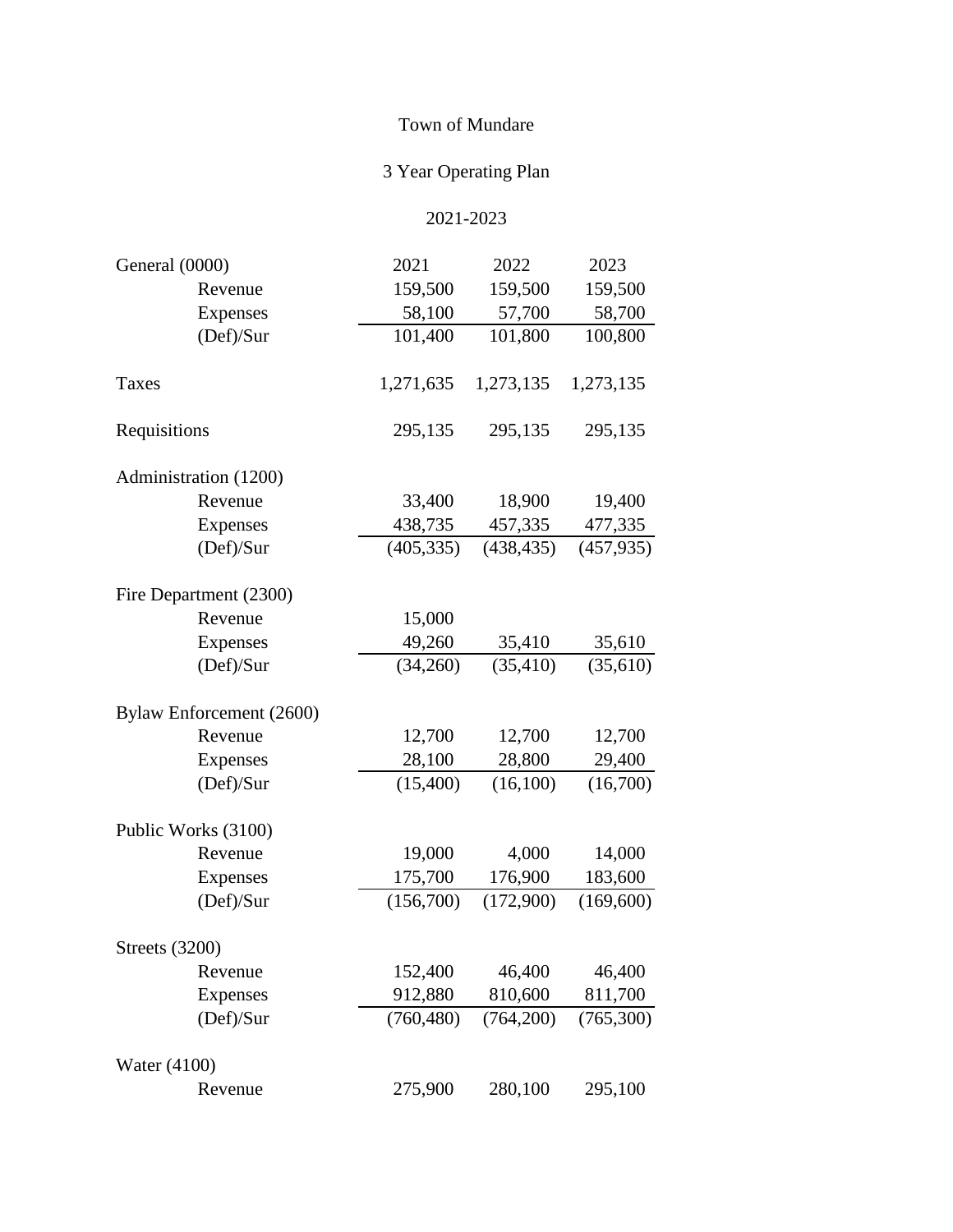| <b>Expenses</b>     | 329,650   | 333,700   | 348,150   |
|---------------------|-----------|-----------|-----------|
| (Def)/Sur           | (53,750)  | (53,600)  | (53,050)  |
| Sewer (4200)        |           |           |           |
| Revenue             | 656,950   | 154,150   | 156,350   |
| <b>Expenses</b>     | 559,000   | 228,800   | 230,350   |
| (Def)/Sur           | 97,950    | (74, 650) | (74,000)  |
| Garbage (4300)      |           |           |           |
| Revenue             | 158,000   | 158,000   | 158,000   |
| <b>Expenses</b>     | 157,300   | 157,350   | 157,400   |
| (Def)/Sur           | 700       | 650       | 600       |
| Development (6600)  |           |           |           |
| Revenue             | 2,100     | 2,100     | 2,100     |
| <b>Expenses</b>     | 6,000     | 6,000     | 6,000     |
| (Def)/Sur           | (3,900)   | (3,900)   | (3,900)   |
| Recreation (7200)   |           |           |           |
| Revenue             | 108,700   | 43,600    | 78,600    |
| <b>Expenses</b>     | 298,900   | 228,500   | 254,700   |
| (Def)/Sur           | (190,200) | (184,900) | (176,100) |
|                     |           |           |           |
| CIB (7202)          |           |           |           |
| Revenue             | 3,500     | 3,500     | 3,500     |
| <b>Expenses</b>     | 3,500     | 3,500     | 3,500     |
| (Def)/Sur           |           |           |           |
| Spray Park (7203)   |           |           |           |
| Revenue             |           |           |           |
| <b>Expenses</b>     | 4,750     | 4,750     | 4,750     |
| (Def)/Sur           | (4,750)   | (4,750)   | (4,750)   |
| Ukraina Park (7276) |           |           |           |
| Revenue             | 12,000    | 26,200    | 26,200    |
| <b>Expenses</b>     | 62,510    | 81,800    | 82,200    |
| (Def)/Sur           | (50, 510) | (55,600)  | (56,000)  |
| MRC Campsite (7277) |           |           |           |
| Revenue             | 2,000     | 2,000     | 2,000     |
| <b>Expenses</b>     | 14,500    | 5,500     | 5,500     |